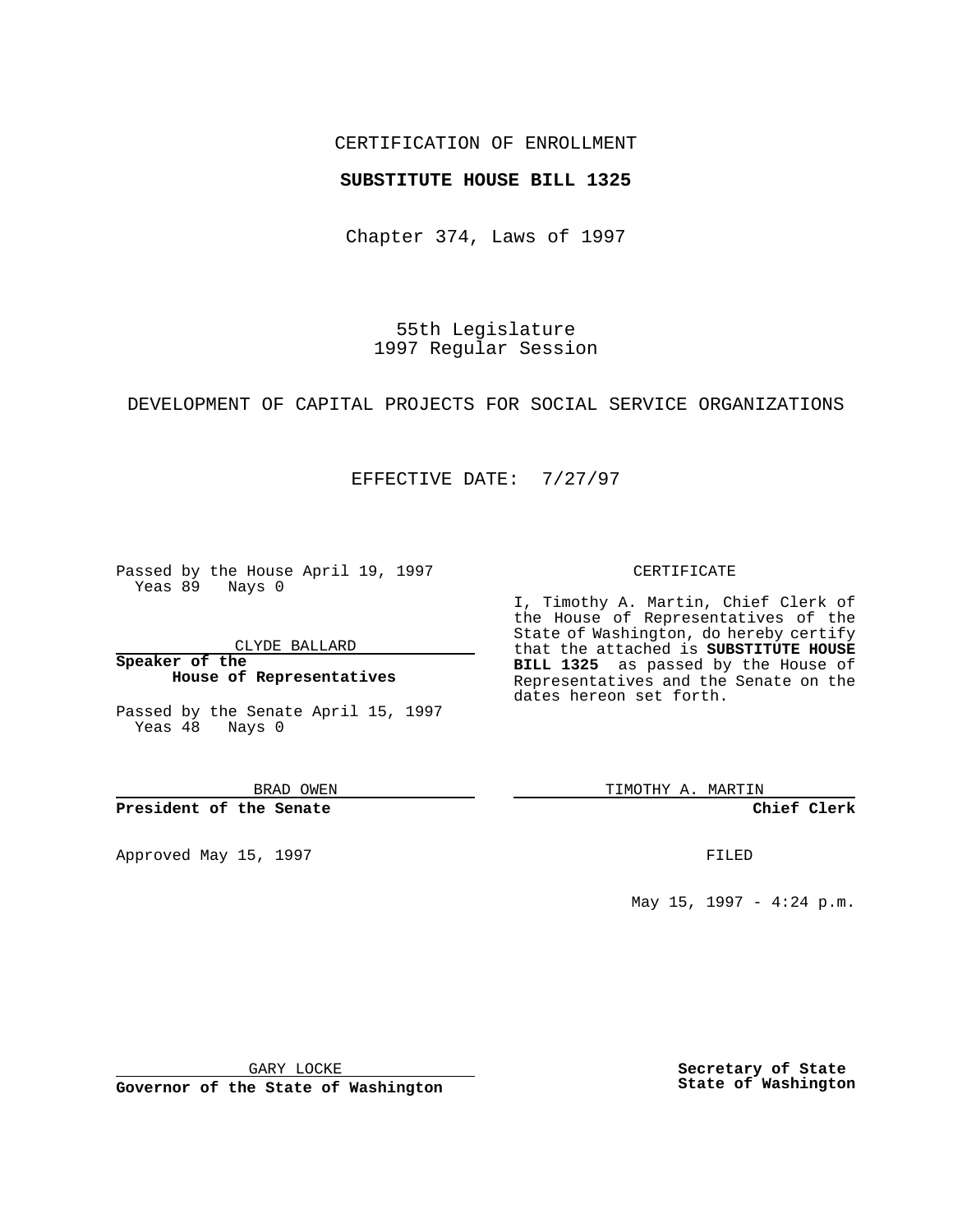# **SUBSTITUTE HOUSE BILL 1325** \_\_\_\_\_\_\_\_\_\_\_\_\_\_\_\_\_\_\_\_\_\_\_\_\_\_\_\_\_\_\_\_\_\_\_\_\_\_\_\_\_\_\_\_\_\_\_

\_\_\_\_\_\_\_\_\_\_\_\_\_\_\_\_\_\_\_\_\_\_\_\_\_\_\_\_\_\_\_\_\_\_\_\_\_\_\_\_\_\_\_\_\_\_\_

Passed Legislature - 1997 Regular Session

AS AMENDED BY THE SENATE

**State of Washington 55th Legislature 1997 Regular Session**

**By** House Committee on Capital Budget (originally sponsored by Representatives Ogden, Mitchell, Costa, Hankins, O'Brien and Mason)

Read first time 03/05/97.

 AN ACT Relating to capital projects for social service organizations; adding a new section to chapter 43.63A RCW; adding a new section to chapter 43.88 RCW; and creating a new section.

BE IT ENACTED BY THE LEGISLATURE OF THE STATE OF WASHINGTON:

 NEW SECTION. **Sec. 1.** The legislature finds that nonprofit organizations provide a variety of social services that serve the needs of the citizens of Washington, including many services implemented under contract with state agencies. The legislature also finds that the efficiency and quality of these services may be enhanced by the provision of safe, reliable, and sound facilities, and that, in certain cases, it may be appropriate for the state to assist in the development of these facilities.

 NEW SECTION. **Sec. 2.** A new section is added to chapter 43.63A RCW to read as follows:

 If the legislature provides an appropriation to assist nonprofit organizations in acquiring, constructing, or rehabilitating facilities used for the delivery of nonresidential social services, the legislature may direct the department of community, trade, and economic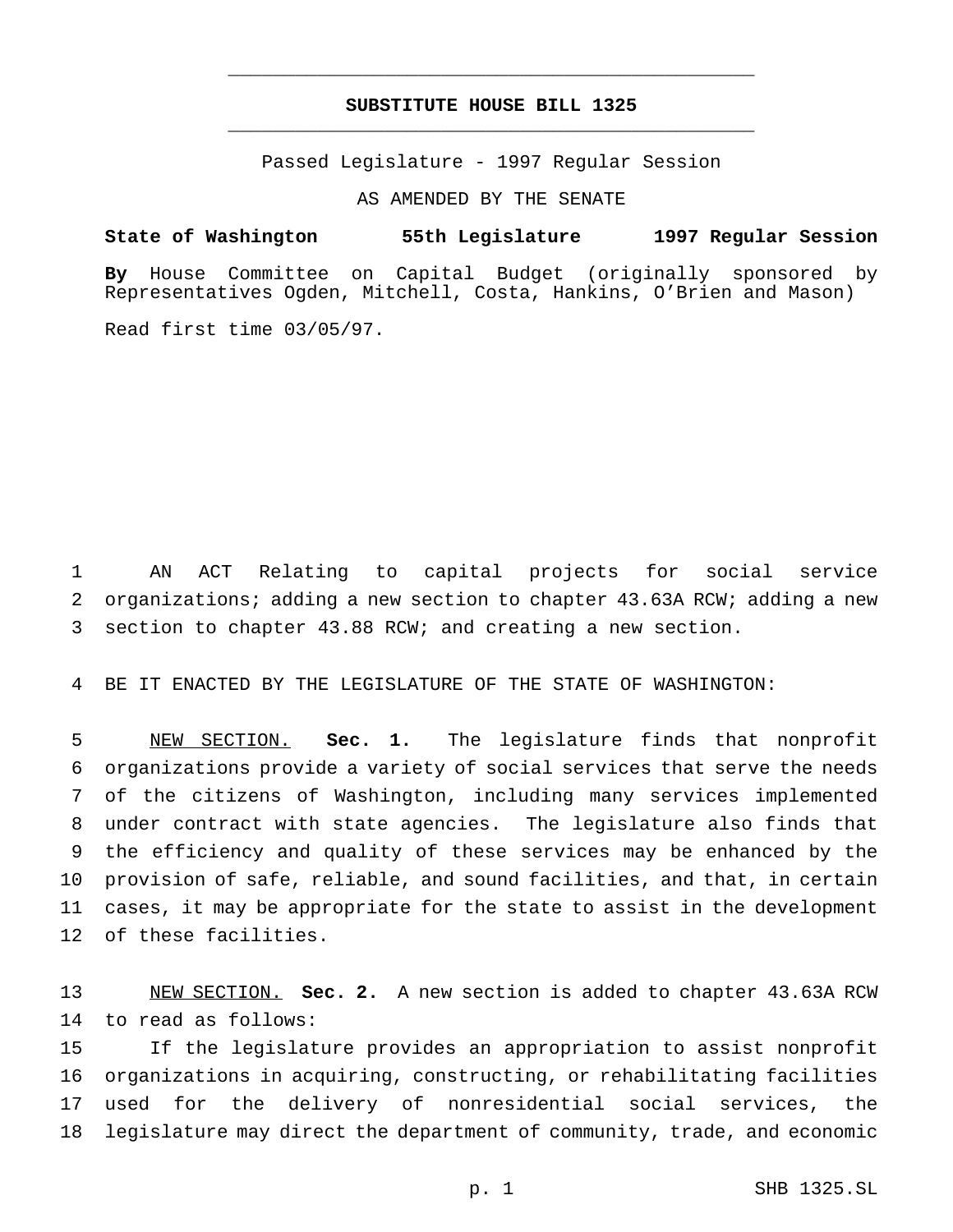development to establish a competitive process to prioritize applications for the assistance as follows:

 (1) The department shall conduct a state-wide solicitation of project applications from local governments, nonprofit organizations, and other entities, as determined by the department. The department shall evaluate and rank applications in consultation with a citizen advisory committee using objective criteria. At a minimum, applicants must demonstrate that the requested assistance will increase the efficiency or quality of the social services it provides to citizens. The evaluation and ranking process shall also include an examination of existing assets that applicants may apply to projects. Grant assistance under this section shall not exceed twenty-five percent of the total cost of the project. The nonstate portion of the total project cost may include, but is not limited to, land, facilities, and in-kind contributions.

 (2) The department shall submit a prioritized list of recommended projects to the legislature by November 1st following the effective date of the appropriation. The list shall include a description of each project, the amount of recommended state funding, and documentation of nonstate funds to be used for the project. The department shall not sign contracts or otherwise financially obligate funds under this section until the legislature has approved a specific list of projects.

 (3) In contracts for grants authorized under this section the department shall include provisions which require that capital improvements shall be held by the grantee for a specified period of time appropriate to the amount of the grant and that facilities shall be used for the express purpose of the grant. If the grantee is found to be out of compliance with provisions of the contract, the grantee shall repay to the state general fund the principal amount of the grant plus interest calculated at the rate of interest on state of Washington general obligation bonds issued most closely to the date of authorization of the grant.

 (4) The department shall develop model contract provisions for compliance with subsection (3) of this section and shall distribute its recommendations to the appropriate legislative committees, the office of financial management, and to all state agencies which provide capital grants to nonstate entities.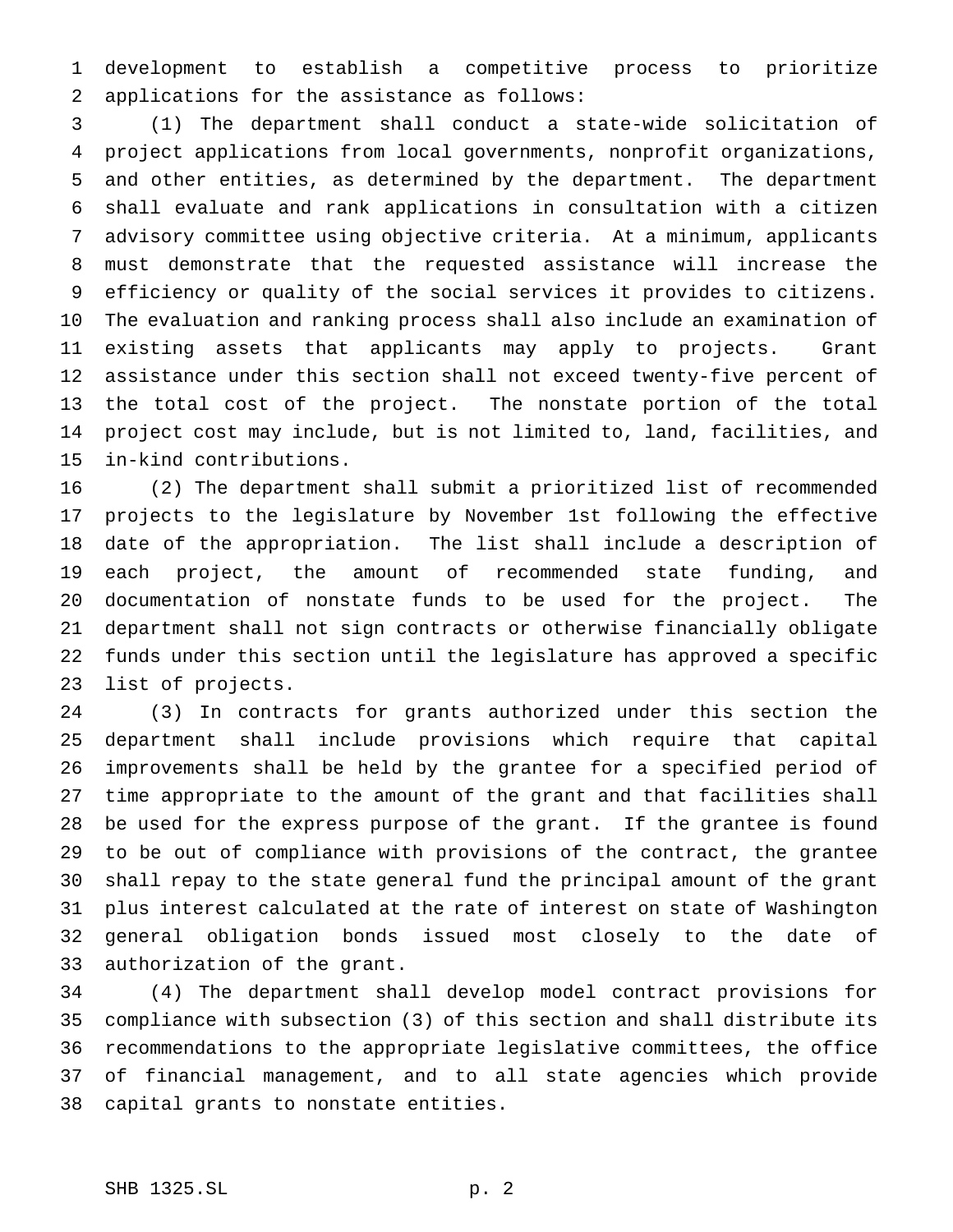NEW SECTION. **Sec. 3.** A new section is added to chapter 43.88 RCW to read as follows:

 (1) Each state agency shall submit a report to the office of the state auditor listing each nongovernment entity that received over three hundred thousand dollars in state moneys during the previous fiscal year under contract with the agency for purposes related to the provision of social services. The report must be submitted by September 1 each year, and must be in a form prescribed by the office of the state auditor.

 (2) The office of the state auditor shall select two groups of entities from the reports for audit as follows:

 (a) The first group shall be selected at random using a procedure prescribed by the office of the state auditor. The office of the state auditor shall ensure that the number of entities selected under this subsection (2)(a) each year is sufficient to ensure a statistically representative sample of all reported entities.

 (b) The second group shall be selected based on a risk assessment of entities conducted by the office of the state auditor in consultation with state agencies. The office of the state auditor shall consider, at a minimum, the following factors when conducting risk assessments: Findings from previous audits; decentralization of decision making and controls; turnover in officials and key personnel; changes in management structure or operations; and the presence of new programs, technologies, or funding sources.

 (3) Each entity selected under subsection (2) of this section shall be required to complete a comprehensive entity-wide audit in accordance with generally accepted government auditing standards. The audit shall determine, at a minimum, whether:

 (a) The financial statements of the entity are presented fairly in all material respects in conformity with generally accepted accounting principles;

 (b) The schedule of expenditures of state moneys is presented fairly in all material respects in relation to the financial statements taken as a whole;

(c) Internal accounting controls exist and are effective; and

 (d) The entity has complied with laws, regulations, and contract and grant provisions that have a direct and material effect on performance of the contract and the expenditure of state moneys.